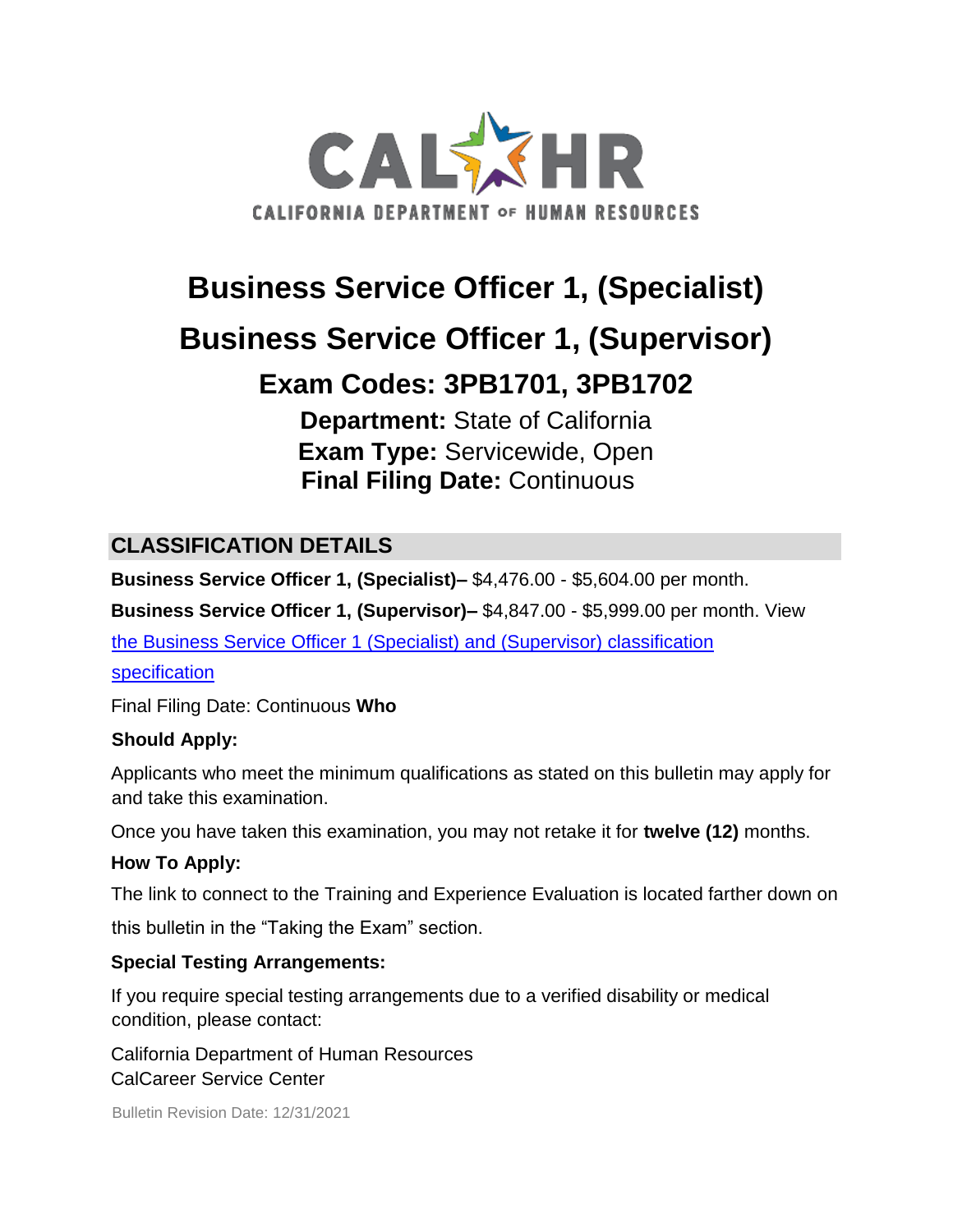1810 16th Street Sacramento, CA 95814

Phone: (866) 844-8671 Email: CalCareer@CalHR.CA.GOV

California Relay Service: 7-1-1 (TTY and voice)

TTY is a Telecommunications Device for the Deaf, and is reachable only from phones equipped with a TTY Device

# **MINIMUM QUALIFICATIONS**

All applicants must meet the education and/or experience requirements as stated on this exam bulletin to be accepted into the examination. Part-time or full-time jobs, regardless of whether paid or volunteer positions, and inside or outside California state service will count toward experience. **Business Service Officer 1, (Specialist)** 

#### **Business Service Officer 1 (Supervisor)**

One year of experience in the California state service performing duties comparable to those of a [Business Service Assistant \(Specialist\), Range C, or of a Staff Services](https://jobs.ca.gov/jobsgen/3PB17A.pdf) Analyst, Range B, in [a business service assignment.](https://jobs.ca.gov/jobsgen/3PB17A.pdf) (Applicants who have completed six months of service performing the duties listed above will be admitted to the examination but must satisfactorily complete one year of experience performing these duties before they can be considered eligible for appointment.) **Or** 

**II**

Experience: One year of [technical experience beyond the Trainee level](https://jobs.ca.gov/jobsgen/3PB17B.pdf) [i](https://jobs.ca.gov/jobsgen/3PB17B.pdf)n one or a combination of the following:

- 1. [Equipment and supplies management including the preparation of purchase](https://jobs.ca.gov/jobsgen/3PB17B.pdf) [documents.](https://jobs.ca.gov/jobsgen/3PB17B.pdf) Or
- 2. [Building management including lease negotiation and problem resolution.](https://jobs.ca.gov/jobsgen/3PB17B.pdf) Or
- 3. [Telecommunications including landwire and radio/microwave.](https://jobs.ca.gov/jobsgen/3PB17B.pdf)

[Experience in California state service applied toward this requirement must include one year performing the duties of a class at a level of responsibility equivalent to that of a

[Business Service Assistant \(Specialist\), Range C.\]](https://jobs.ca.gov/jobsgen/3PB17A.pdf) and

Education: Equivalent to graduation from college. (Additional qualifying experience may be substituted for the required education on a year-for-year basis.)

# **POSITION DESCRIPTION**

#### **Business Service Officer 1, (Specialist**

Bulletin Revision Date: 12/31/2021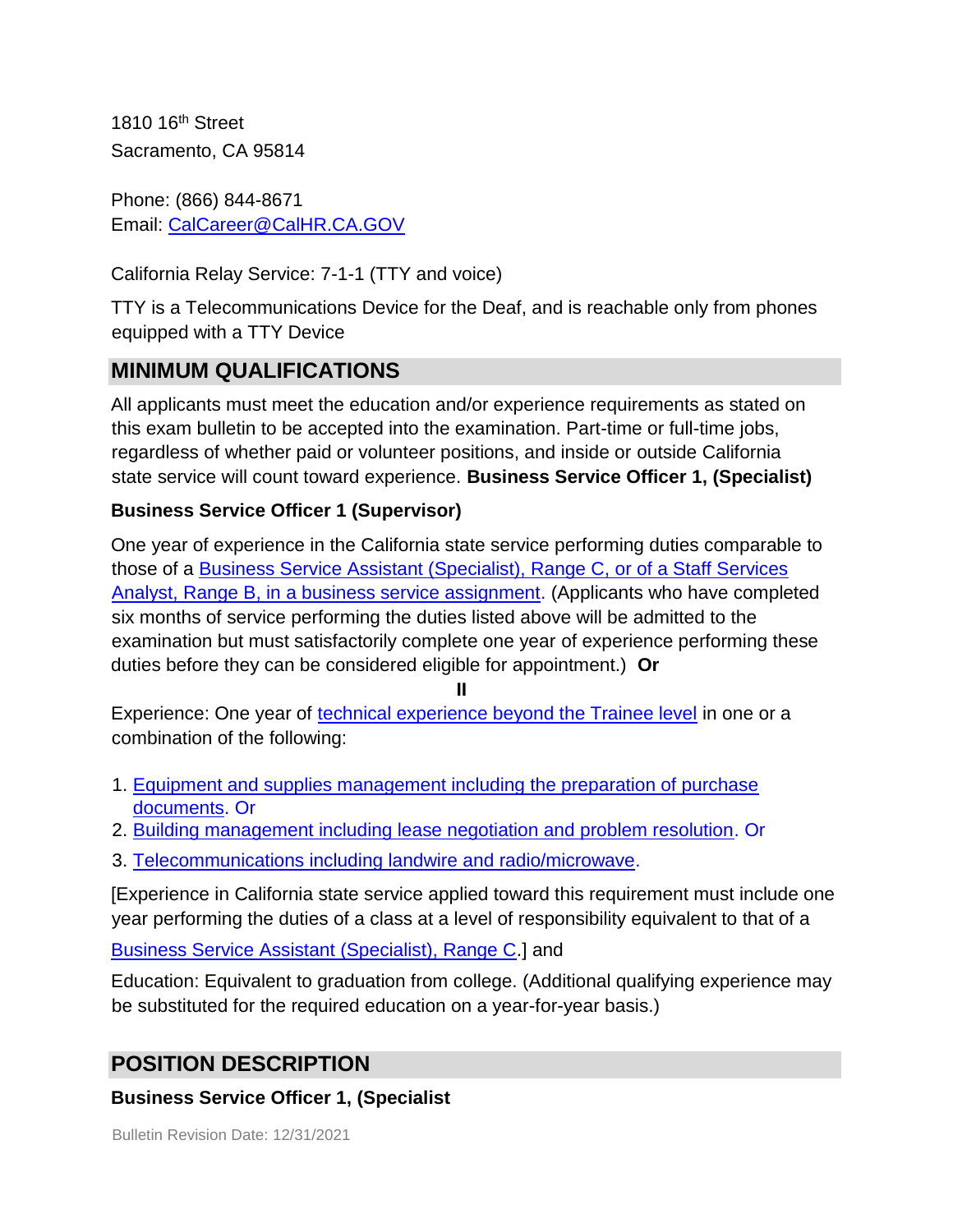**Business Service Officer 1 (Specialist)** Under general supervision, incumbents independently perform technical and analytical business service work of average difficulty in a variety of functions; assist in the performance of the more difficult and complex business service work; or are assigned responsibility for one or more functions of average difficulty. Functions of average difficulty are Purchasing, Facilities Management, Capitol Outlay and Telecommunications. (Analytical work of average difficulty is described as that which would otherwise be appropriate for a Staff Services Analyst.)

Incumbents are nonsupervisory but may serve as lead over lower level staff. With an appropriate restructuring of duties, positions allocated to this class may be downgraded to Business Service Assistant (Specialist) for recruitment purposes.

**Business Service Officer 1 (Supervisor)** This is the first supervisory level in the series. Under general supervision, incumbents typically have full supervisory responsibility for approximately 3-6 lower level staff in a business service office which may include general clericals, Materials and Stores Supervisors, Property Controllers, Mailing Machine Operators, and Stock Clerks.

Typically, incumbents either (1) supervise all business service functions in the smallest business service offices and may personally perform the most difficult and complex technical and analytical business service work; or (2) in larger offices, supervise one or more business service functions of average difficulty or two or more functions of least complexity as assistant to a higher level Business Service Officer and assist with the performance of more difficult and complex business service work.

# **EXAMINATION SCOPE**

This examination consists of the following components:

**Training and Experience Evaluation –** Weighted 100% of the final score.

The examination will consists solely of a **Training and Experience Evaluation.** To obtain a position on the eligible list, a minimum score of 70% must be received. Applicants will receive their score upon completion of the Training and Experience Evaluation process.

In addition to evaluating applicants' relative knowledge, skills, and ability, as demonstrated by quality and breadth of education and/or experience, emphasis in each exam component will be measuring competitively, relative job demands, each applicant's:

#### **Knowledge and Abilities**

#### **Business Service Officer 1, (Specialist)**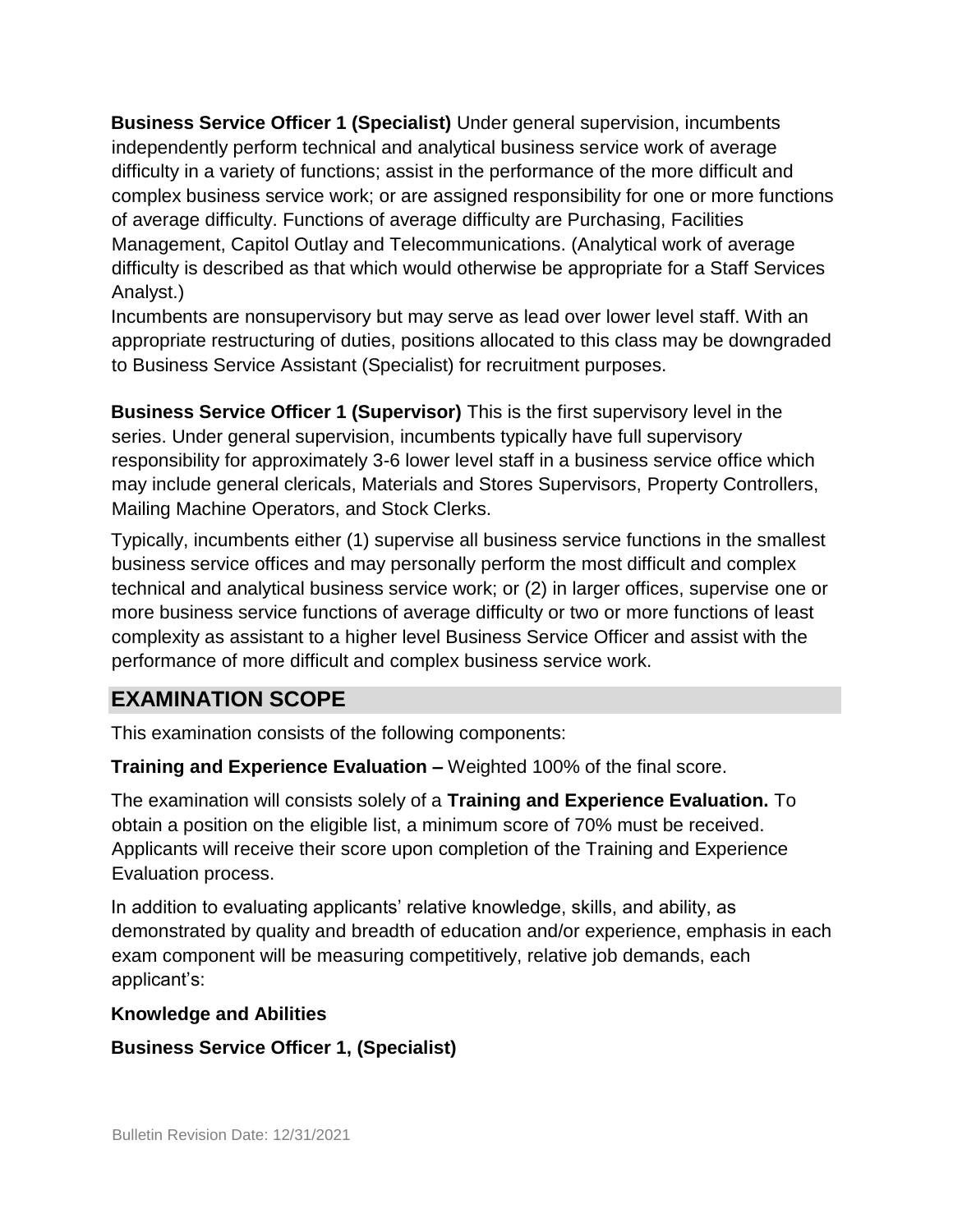Knowledge of: English grammar and punctuation; principles and practices of public administration; financial record keeping; and office and automotive equipment and supplies.

Ability to: Communicate effectively; learn rapidly; follow directions; analyze data accurately; reason logically; maintain the confidence and cooperation of those contacted during the course of work; and utilize good work habits.

#### **Business Service Officer I (Specialist) Business Service Officer II (Specialist**)

Knowledge of: All of the above and bases for property values and the legal forms, procedures and requirements necessary in property transactions; building management including office layout, lighting, heating and ventilation.

## **ELIGIBLE LIST INFORMATION**

A servicewide, open eligible list for each classification: Business Service Officer 1 (Specialist) and Business Service Officer 1 (Supervisor) will be established for the State of California (all State of California departments, statewide).

The names of successful competitors will be merged onto the eligible list in order of final score regardless of exam date. Eligibility expires **twelve (12) months** after it is established. Applicants must then retake the examination to reestablish eligibility. Veterans' Preference will be granted for this examination. In accordance with Government Codes 18973.1 and 18973.5, whenever any veteran, or widow or widower of a veteran achieves a passing score on an open examination, he or she shall be ranked in the top rank of the resulting eligible list.

Veterans status is verified by the California Department of Human Resources (CalHR). Information on this program and the [Veterans' Preference Application](https://www.jobs.ca.gov/CalHRPublic/Landing/Jobs/VeteransInformation.aspx) [\(](https://www.jobs.ca.gov/CalHRPublic/Landing/Jobs/VeteransInformation.aspx)Std. 1093) is available online. Additional information on veteran benefits is available at the Department of Veterans Affairs.

Career Credits **will not** be added to the final score for this exam, because it does **not**  meet the requirements to qualify for Career Credits.

# **EXAMINATION INFORMATION**

**[Preview](https://jobs.ca.gov/jobsgen/3PB17c.pdf) [of](https://jobs.ca.gov/jobsgen/3PB17c.pdf) [the Business Service Officer 1 \(Specialist\) and \(Supervisor\) Training](https://jobs.ca.gov/jobsgen/3PB17c.pdf) [and Experience Evaluation](https://jobs.ca.gov/jobsgen/3PB17c.pdf)**

# **PREPARING FOR THE EXAMINATION**

Here is a list of suggested resources to have available prior to taking the exam.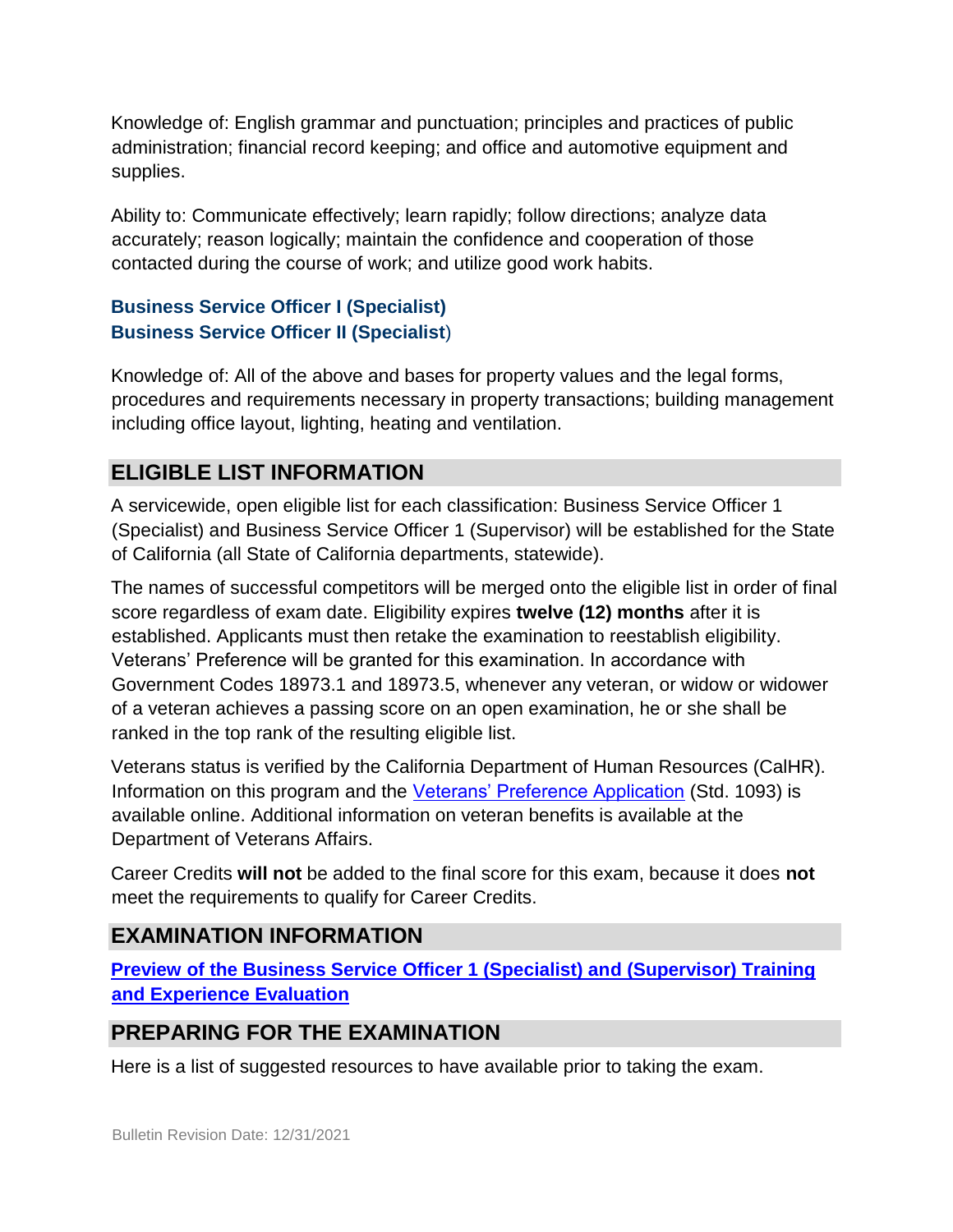**Employment History:** Employment dates, job titles, organization names and addresses, names of supervisors or persons who can verify your job responsibilities, and phone numbers of persons listed above.

**Education:** School names and addresses, degrees earned, dates attended, courses taken (verifiable on a transcript), persons or office who can verify education, and phone numbers of persons or offices listed above.

**Training:** Class titles, certifications received, names of persons who can verify your training, and phone numbers of persons listed above.

## **TAKING THE EXAMINATION**

Take **[the Business Service Officer 1, \(Specialist\) and Business Service Officer 1](https://exams.spb.ca.gov/exams/bso1/index.cfm) [\(Supervisor\) examination](https://exams.spb.ca.gov/exams/bso1/index.cfm)**

### **TESTING DEPARTMENTS**

State of California (all State of California departments)

## **CONTACT INFORMATION**

California Department of Human Resources CalCareer Service Center 1810 16th Street Sacramento, CA 95814 Phone: (866) 844-8671 Email: CalCareer@CalHR.CA.GOV

California Relay Service: 7-1-1 (TTY and voice)

TTY is a Telecommunications Device for the Deaf, and is reachable only from phones equipped with a TTY Device.

## **EQUAL OPPORTUNITY EMPLOYER**

The State of California is an equal opportunity employer to all, regardless of age, ancestry, color, disability (mental and physical), exercising the right of family care and medical leave, gender, gender expression, gender identity, genetic information, marital status, medical condition, military or veteran status, national origin, political affiliation, race, religious creed, sex (includes pregnancy, childbirth, breastfeeding, and related medical conditions), and sexual orientation.

## **DRUG-FREE STATEMENT**

It is an objective of the State of California to achieve a drug-free State work place. Any applicant for State employment will be expected to behave in accordance with this